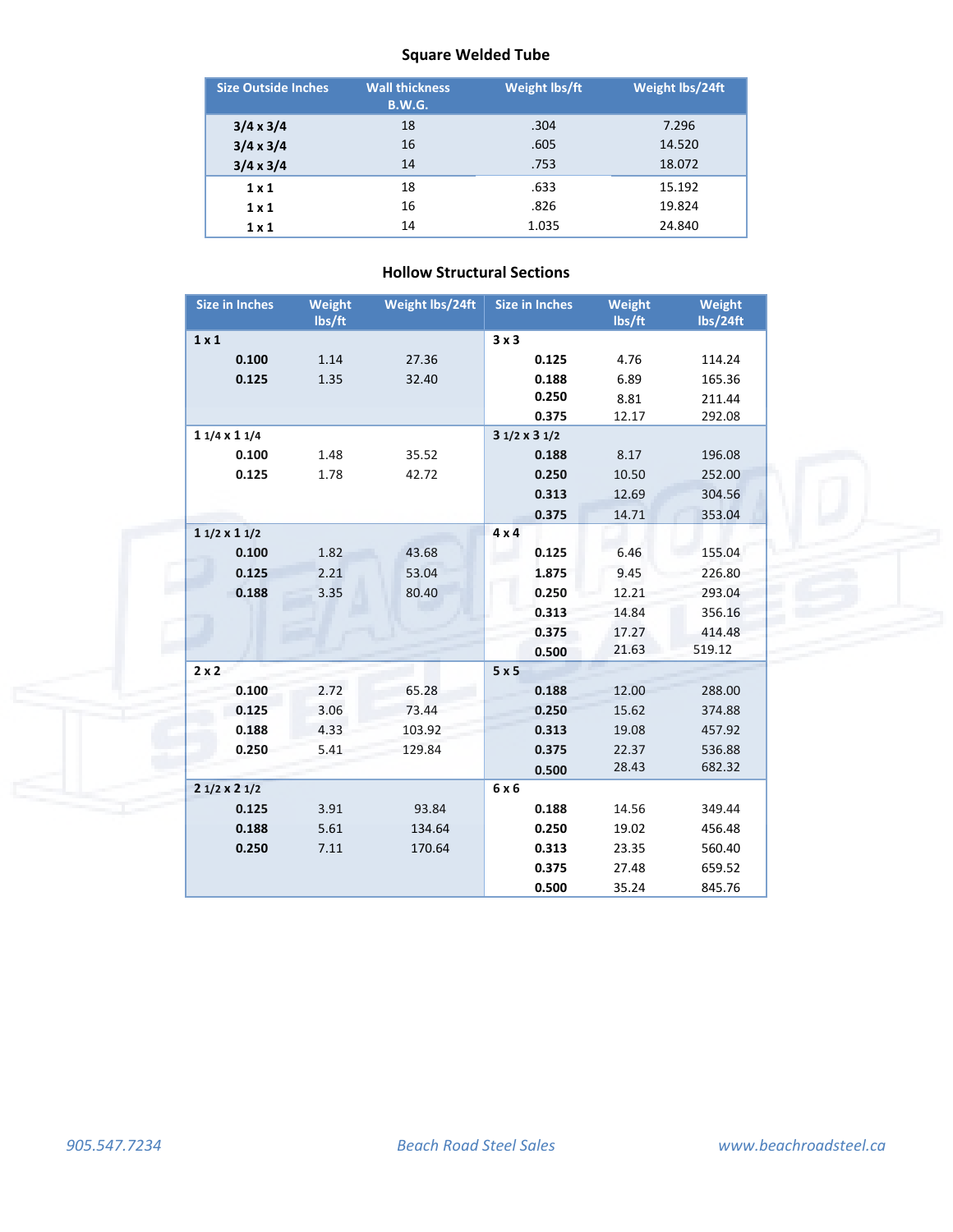#### **Hollow Structural Sections**

| <b>Size in Inches</b> |       | <b>Weight</b><br>lbs/ft | Weight<br>lbs/24ft | <b>Size in Inches</b> | Weight<br>lbs/ft | Weight<br>lbs/24ft |
|-----------------------|-------|-------------------------|--------------------|-----------------------|------------------|--------------------|
| 7x7                   |       |                         |                    | $10 \times 10$        |                  |                    |
|                       | 0.188 | 17.13                   | 411.12             | 0.250                 | 32.63            | 783.12             |
|                       | 0.250 | 22.42                   | 538.08             | 0.313                 | 40.37            | 968.88             |
|                       | 0.313 | 27.63                   | 663.12             | 0.375                 | 47.90            | 1149.60            |
|                       | 0.375 | 32.50                   | 780.00             | 0.500                 | 62.46            | 1499.04            |
|                       | 0.500 | 42.05                   | 1009.20            |                       |                  |                    |
| 8 x 8                 |       |                         |                    | 12 x 12               |                  |                    |
|                       | 0.188 | 19.40                   | 465.60             | 0.250                 | 39.40            | 945.60             |
|                       | 0.250 | 25.80                   | 619.20             | 0.313                 | 48.74            | 1169.76            |
|                       | 0.313 | 31.77                   | 762.48             | 0.375                 | 58.00            | 1392.00            |
|                       | 0.375 | 37.65                   | 903.60             | 0.500                 | 76.00            | 1824.00            |
|                       | 0.500 | 48.81                   | 1171.44            |                       |                  |                    |

| <b>Sizes in</b><br><b>Inches</b> | <b>Weight</b><br>lbs/ft | <b>Weight</b><br>lbs/24ft | <b>Sizes in</b><br><b>Inches</b> | <b>Weight</b><br>lbs/ft | <b>Weight</b><br>lbs/24ft |
|----------------------------------|-------------------------|---------------------------|----------------------------------|-------------------------|---------------------------|
| $2 \times 1$                     |                         |                           | $4 \times 2$                     |                         |                           |
| 0.100                            | 1.82                    | 43.68                     | 0.125                            | 4.76                    | 114.24                    |
| 0.125                            | 2.21                    | 53.04                     | 0.188                            | 6.89                    | 165.36                    |
|                                  |                         |                           | 0.250                            | 8.81                    | 211.44                    |
| 3x1                              |                         |                           | $4 \times 3$                     |                         |                           |
| 0.125                            | 3.06                    | 73.44                     | 0.125                            | 6.64                    | 159.36                    |
|                                  |                         |                           | 0.188                            | 8.17                    | 196.08                    |
|                                  |                         |                           | 0.250                            | 10.51                   | 252.24                    |
|                                  |                         |                           | 0.313                            | 12.70                   | 304.80                    |
|                                  |                         |                           | 0.375                            | 14.71                   | 353.04                    |
| $3 \times 11/2$                  |                         |                           | 5x2                              |                         |                           |
| 0.125                            | 3.48                    | 83.52                     | 0.188                            | 8.17                    | 196.08                    |
| 0.188                            | 4.96                    | 119.04                    | 0.250                            | 10.51                   | 252.24                    |
|                                  |                         |                           | 0.313                            | 12.70                   | 304.80                    |
|                                  |                         |                           | 0.375                            | 14.71                   | 353.04                    |
| 3x2                              |                         |                           | $5 \times 21/2$                  |                         |                           |
| 0.125                            | 3.91                    | 93.84                     | 0.188                            | 8.80                    | 211.20                    |
| 0.188                            | 5.61                    | 134.64                    | 0.250                            | 11.35                   | 272.40                    |
| 0.250                            | 7.11                    | 170.64                    | 0.375                            | 15.57                   | 373.68                    |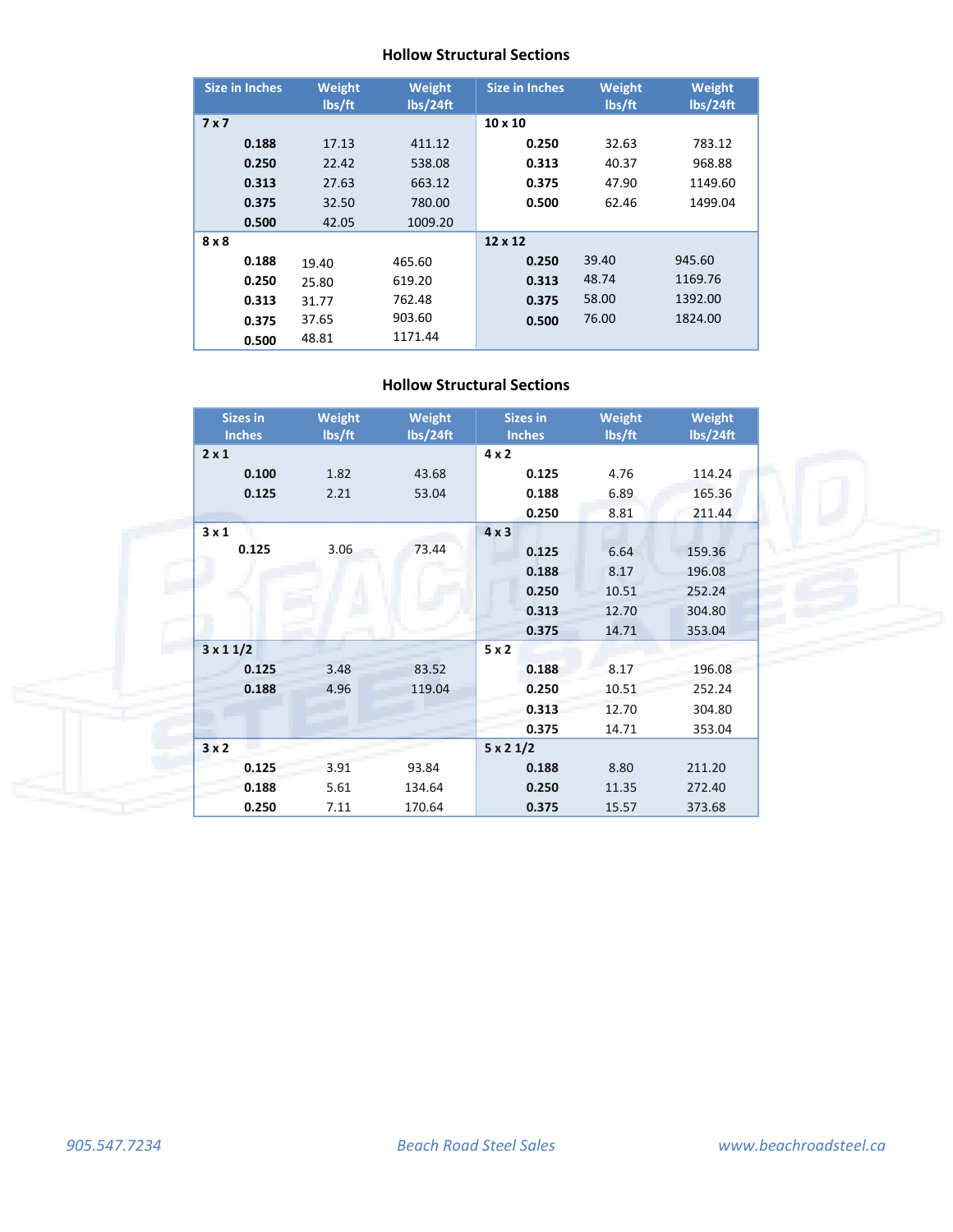|              | <b>Sizes in</b> | <b>Weight</b> | Weight   | <b>Sizes in</b> | Weight | <b>Weight</b> |
|--------------|-----------------|---------------|----------|-----------------|--------|---------------|
|              | <b>Inches</b>   | lbs/ft        | lbs/24ft | <b>Inches</b>   | lbs/ft | lbs/24ft      |
| 5x3          |                 |               |          | 7x5             |        |               |
|              | 0.188           | 9.45          | 226.80   | 0.188           | 14.56  | 349.44        |
|              | 0.250           | 12.21         | 293.04   | 0.250           | 19.02  | 456.48        |
|              | 0.313           | 14.84         | 356.16   | 0.313           | 23.35  | 560.40        |
|              | 0.375           | 17.27         | 414.48   | 0.375           | 27.48  | 659.52        |
| 6 x 2        |                 |               |          | 8x2             |        |               |
|              | 0.125           | 6.46          | 155.04   | 0.188           | 12.00  | 288.00        |
|              | 0.188           | 9.45          | 226.80   | 0.250           | 15.62  | 374.88        |
|              | 0.250           | 12.21         | 293.04   | 0.313           | 19.08  | 457.92        |
|              | 0.313           | 14.84         | 356.16   | 0.375           | 22.37  | 536.88        |
|              | 0.375           | 17.27         | 414.48   |                 |        |               |
| 6x3          |                 |               |          | 8x3             |        |               |
|              | 0.188           | 10.70         | 256.80   | 0.188           | 13.28  | 318.72        |
|              | 0.250           | 13.91         | 333.84   | 0.250           | 17.32  | 415.68        |
|              | 0.375           | 19.82         | 475.68   | 0.313           | 21.22  | 509.28        |
|              |                 |               |          | 0.375           | 24.90  | 597.60        |
| 6 x 4        |                 |               |          | 8x4             |        |               |
|              | 0.188           | 12.00         | 288.00   | 0.188           | 14.56  | 349.44        |
|              | 0.250           | 15.62         | 374.88   | 0.250           | 19.02  | 456.48        |
|              | 0.313           | 19.08         | 457.92   | 0.313           | 23.35  | 560.40        |
|              | 0.375           | 22.37         | 536.88   | 0.375           | 27.48  | 659.52        |
|              |                 |               |          | 0.438           | 31.45  | 754.80        |
|              |                 |               |          | 0.500           | 35.24  | 845.76        |
| $7 \times 3$ |                 |               |          | 8 x 6           |        |               |
|              | 0.188           | 12.00         | 288.00   | 0.188           | 17.13  | 411.12        |
|              | 0.250           | 15.62         | 374.88   | 0.250           | 22.42  | 538.08        |
|              | 0.313           | 19.08         | 457.92   | 0.313           | 27.63  | 663.12        |
|              | 0.375           | 22.37         | 536.88   | 0.375           | 32.58  | 781.92        |
|              |                 |               |          | 0.438           | 37.41  | 897.84        |
|              |                 |               |          | 0.500           | 42.05  | 1009.20       |
| 7 × 4        |                 |               |          | 9x5             |        |               |
|              | 0.188           | 13.28         | 318.72   | 0.188           | 16.85  | 404.40        |
|              | 0.250           | 17.32         | 415.68   | 0.250           | 22.04  | 528.96        |
|              | 0.313           | 21.18         | 508.32   | 0.313           | 26.99  | 647.76        |
|              | 0.375           | 24.92         | 598.08   | 0.375           | 31.73  | 761.52        |